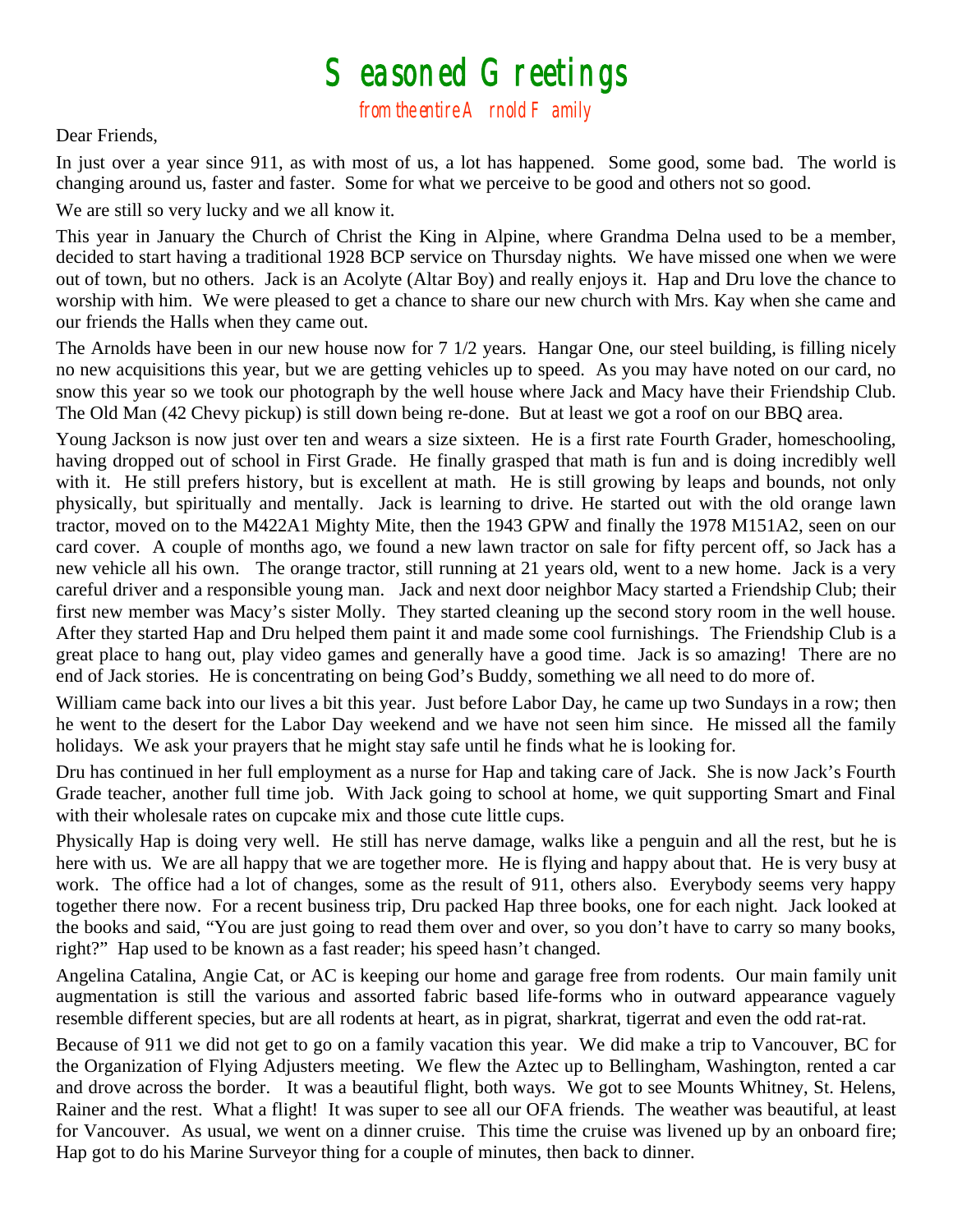Brother Bruce and wife Lorena have been re-doing their home's floors. The change in appearance is remarkable. They have been continuing to re-do their backyard and it is looking great. Bruce has been continuing with his painting, some of the paintings are really good. Their daughter, Megan, is doing quite well at La Jolla Country Day School. As she gets older, she takes up more and more of their time. They seem to be surprised, but pleased. Once again we had Thanksgiving at their home, it is a beautiful place and the food was wonderful. This year we had Uncle Jack and Aunt Muriel join us as usual, plus many members of Lorena's family. It was a great time to be together.

Brother Tuck, wife Robie and daughter Alison have been working on their house also. It is really looking super. This year Brother Tuck is the Training Sergeant for the El Cajon Mounted Police; he has participated, or "ridden" as he puts it, the Raider's Game, Fourth of July and numerous other events and really enjoys it. Tuck was the President of the Los Senderos Riding Club for the past year. He did a great job, but his term is finally up and Hap can quit doing the mailings for his monthly letters. Robie's job teaching Art at Valhalla High School seems to be even more enjoyable as the years go by. Ali is growing to be quite a young lady and enjoying school.

Robie's father, Bill Clemens, is gravely ill with a brain tumor. We ask that you keep him, as well as her mother Georgina, in your prayers.

Sister Jacquie's new job firming leads for a sales and marketing position firm seems to be going very well. She looks like she is enjoying life more than she has in a long time. Jacquie may make it down for Christmas this year. It will be great to see her.

Uncle Jack and little Jack celebrated their birthdays this year together as usual. Uncle Jack was 90, little Jack was10. It was a wonderful time. Uncle Jack is still driving, although we always send a car and driver to pick them up. With Jack were Aunt Muriel, her brother Rod and his wife Jessie. Rod was an Avenger pilot on "Cabot" while Jack was the Air Group Commander on "Hornet" for her first war cruise. Against odds, "Cabot" was the ship that ferried Jack's Air Group to Hawaii where they joined "Hornet." The driver, a rescue swimmer from HC-2, loved the stories.

As this is being written, just before Christmas, Aunt Muriel fell and broke her hip. She has been suffering from macular degeneration. This new problem will have to be overcome. We ask your prayers for both her and Uncle Jack.

In late spring, our excellent friend from York, in the UK, Kay Denton, came to stay with us for a whole month. She is the best houseguest one could ask for. She loves to cook and cannot make anything less than wonderful. This time she let us cook a few nights, so we only gained 10 pounds this year. Just as she was about to leave, she ended up in the hospital for a week with heart/lung/kidney related problems. She was doing very poorly when she went in and we were worried to no end. Thanks to God, in week she was out, looking fitter than when she got here. Her son Paul was able to come over to fly back with her. Even though the initial reason for Paul's trip was a real worry, it was great to see him. Paul, Emma, Jack and Evie are leaving York next year for Australia, so perhaps we may see more of Mrs. Kay.

Once again, on the Friday after Thanksgiving, Hap and Jack went shooting with Butch Hadzima and son in law Bryce Shields. They had a great time. You should have seen Jack with the SoCom Mk23 .45acp, he loved it!

The Aztec is doing very well. She is finally about up to speed after four years of living with us. With almost eight hours range, she goes further than we do. As in years past, the Cessna 150 is still getting a new engine maybe next year she will finally fly. Hopefully, the new 150 hp engine will have been worth the wait.

Unless it rains, we are going on a Jeep ride this New Year's Day. 1030 Show for an 1100 Go. About 1500 we should be back to BBQ some dead mammal. If you are what passes for local and have a 4WD, come join us. If you do not have a 4WD but want to go, we have spare seats!

Those of you who have sent us your holiday letter, thanks! We really enjoy them, it is great to know what our friends are doing. For those of you who don't send them, start! As our friend Marge said, without the letters the cards hardly seem with the postage. We would like to write each of you a personal letter, but the fact is we would only get one letter sent a year.

Please keep our family members in your prayers – Bill and Georgina Clemens, Muriel and Jack Arnold and William Arnold